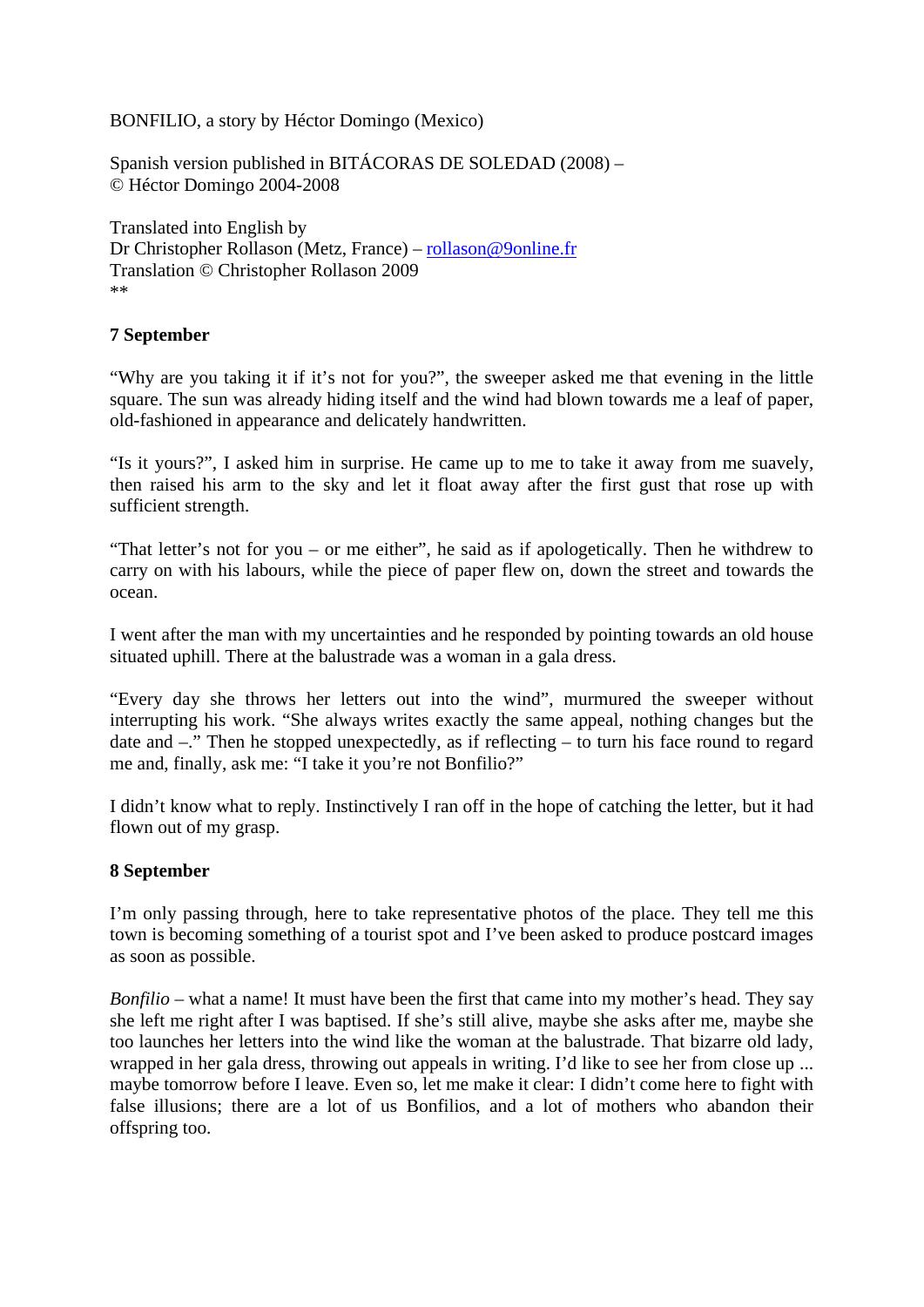#### **9 September**

I tried my best not to think of her. I finished taking the remaining photos, packed up my luggage and, finally, ended up staying another night in the town. Is the old lady ill? This evening she didn't appear to send out her letter. Balustrades are dangerous, people can fall. I should have captured her image that evening when the sweeper pointed her out. Ayy, you sluggard of a photographer! Neither light nor distance would have been at their best, but I would have appeased this annoying sensation I'm feeling now.

When I was small I used to observe people in groups. I would memorise each detail of their features, their clothes, their movements – especially ladies. I never said goodbye to the hope that in the middle of some crowd I might some day come to 'recognise' my mother. Afterwards, I became a photographer. The task of observation was simpler on an amplified, static image: it was like holding up a large shard of time with just two fingers. Besides, everyone saw my attachment to the camera as a straightforward case of genetics – my mother too, they say, at some time in her life was one of those who spend their time behind the lens – and so I never felt obliged to tell them the true reason for my choice of occupation.

Tomorrow I'll go to the old lady's place, and after I've taken a few photos of her I'll leave for the city. There's work to be done fast.

#### **12 September**

I've been stuck in this joint for several days now, trying to investigate the old lady. In the hotel they've started giving me suspicious looks; if there's anything more they know, they're not going to tell me now.

First thing was to go to the woman's place: I knocked long and loud, but no answer. I got desperate and insisted even more: I kicked up a fuss that frightened the neighbours, but all I could get out of them was that she'd gone away and told no-one when she would be back. Then I looked for the sweeper, but he had nothing to add to what he'd already told me. "I don't even know her name", he declared with emphasis, "though round here we know her as Doña Soledad". *Soledad*. *Solitude.* "Could there be a better name for a woman who's always lived alone?" No-one knew a thing, and, to cap it all, I've had a message from the municipal council telling me to speed up and get my work finished: if not, my contract will be cancelled.

They're pressing me to leave: but how can I leave like that, without photographing her, without so much as seeing her again? They don't realise that all I need is one instant, one click.

### **15 September**

I prepared the tripod and a couple of telephotos. For the last three days I've been camping out on the flat rooftop of the cheap hotel, and since then I've been targeting my camera on the surroundings all the time. If the old lady is still living at her place, I'll know at whatever moment, and if she's gone for good all I have to do is be patient; the people we most desire to see don't stay away for long, they say, unless they can't come back again.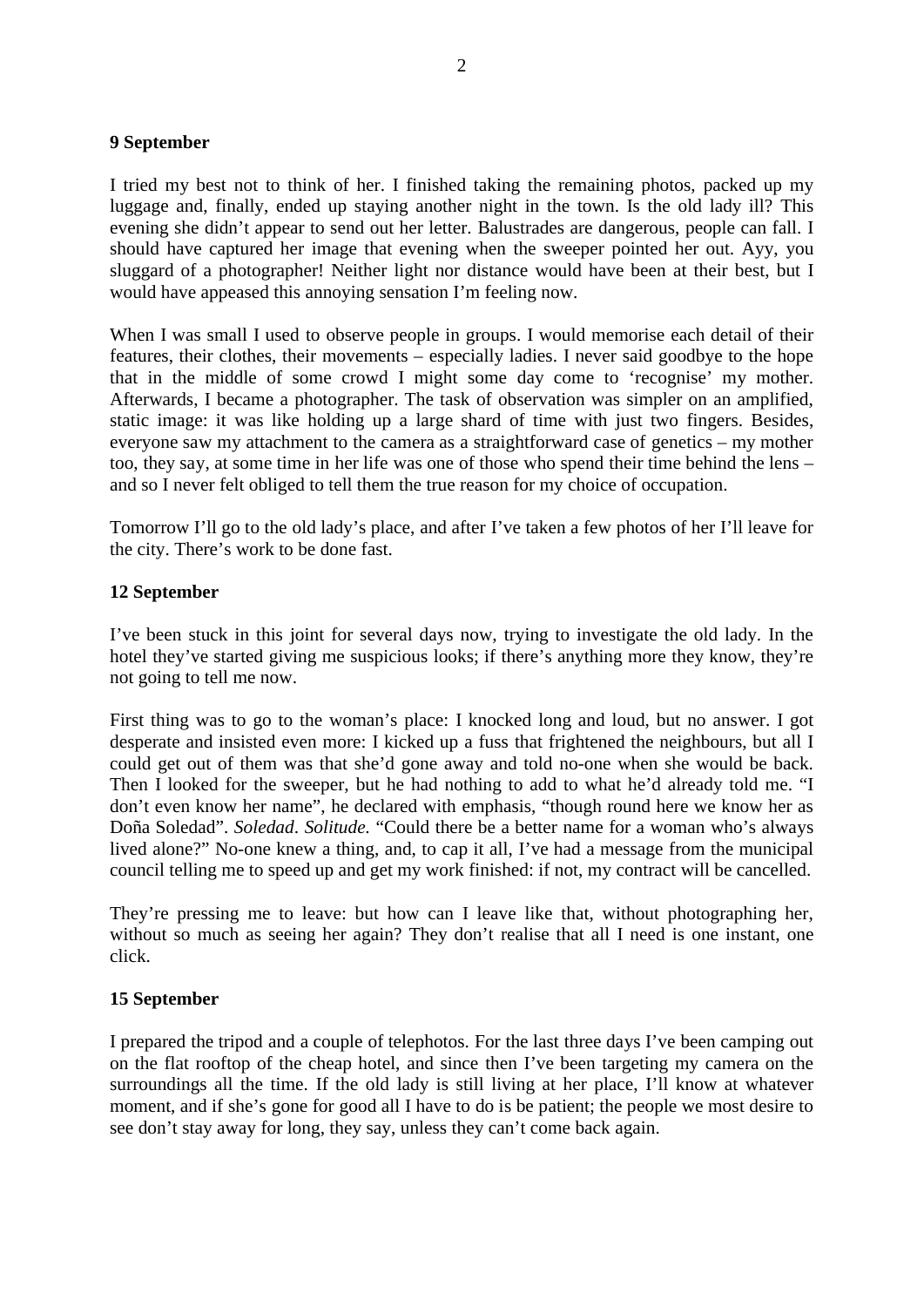It doesn't surprise me that the municipal council has decided to cancel my postcard contract, and nor do I care any more. Nor do I care about the lack of money (a rooftop isn't a room that has to be paid for, whatever the hotel folk may maintain). *If you throw me out I'll have the photos ready, I'll make waves and create a scandal!* – so I've warned them more than once, but they won't be intimidated so easily.

# **16 September**

It looks as if I'm finally going to be left in peace, for two or three days anyway. The tourists are beginning to arrive and everyone in the hotel looks pretty busy. This afternoon there was a big procession: crowds, bunches of faces and silhouettes which I broke into fragments with every one of my clicks. During the day I make the takes and at night I review them one by one with the electronic viewer. I should delete some – too dark or out of focus – but I don't dare, just in case one of the faces might be that of the old lady I seek. Has she returned already without me knowing? I have to look at the images more carefully. I need to get something to eat, too. The hotel folk have locked the doors to make sure I can't get into their larder, but never mind that. I can go on drinking water from the tanks and I can even take a bath.

*Soledad, solitude - could there be a better name for a woman who's always lived alone?* – that was what the sweeper said. Coincidences happen, for better or worse: my mother was called Soledad too.

# **19 September**

I didn't wanted to raise false hopes this morning over the piece of paper that arrived floating over the branches of the trees. It could have been any waste paper, any fragment of a newspaper; but the wind insisted on blowing in the opposite direction, as if just for today it had decided to steal back from the ocean all it had been giving it before. "Damn it!", I muttered. I called for them to open the doors for me so I could get down. The hotel folk looked at me as if jestingly, and said: "at last the gentleman is leaving us"!

I rushed to the park. The wind had died down, there was nothing on the tree-branches – no trace of any piece of paper, nothing on the ground either. I collapsed on to a bench, exhausted, while some way off the sweeper greeted me with a smile. Another sunset: still the house was deserted. And then I heard a whistling sound.

In a few seconds the man had reached my bench, and in accents shot through with agitation said: "I don't know how it happened, but this one never got to the sea ... it looks like it was for you after all". His hand held out the letter, stained here and there but still in one piece. I took it. I recognised the date at the top: *7 September*.

"I was wrong, too, when I told you I was sure this letter would be just like all the rest", said the sweeper shamefacedly as soon as he'd passed it me to read. "The old lady signed this one with her real name".

I looked up in surprise: "Her real name?" The sweeper nodded emotively, and yet I started feeling that all the exhaustion that had built up in me over the last few days was suddenly falling with all of its weight on to my shoulders. If the woman wasn't called Soledad, well ...